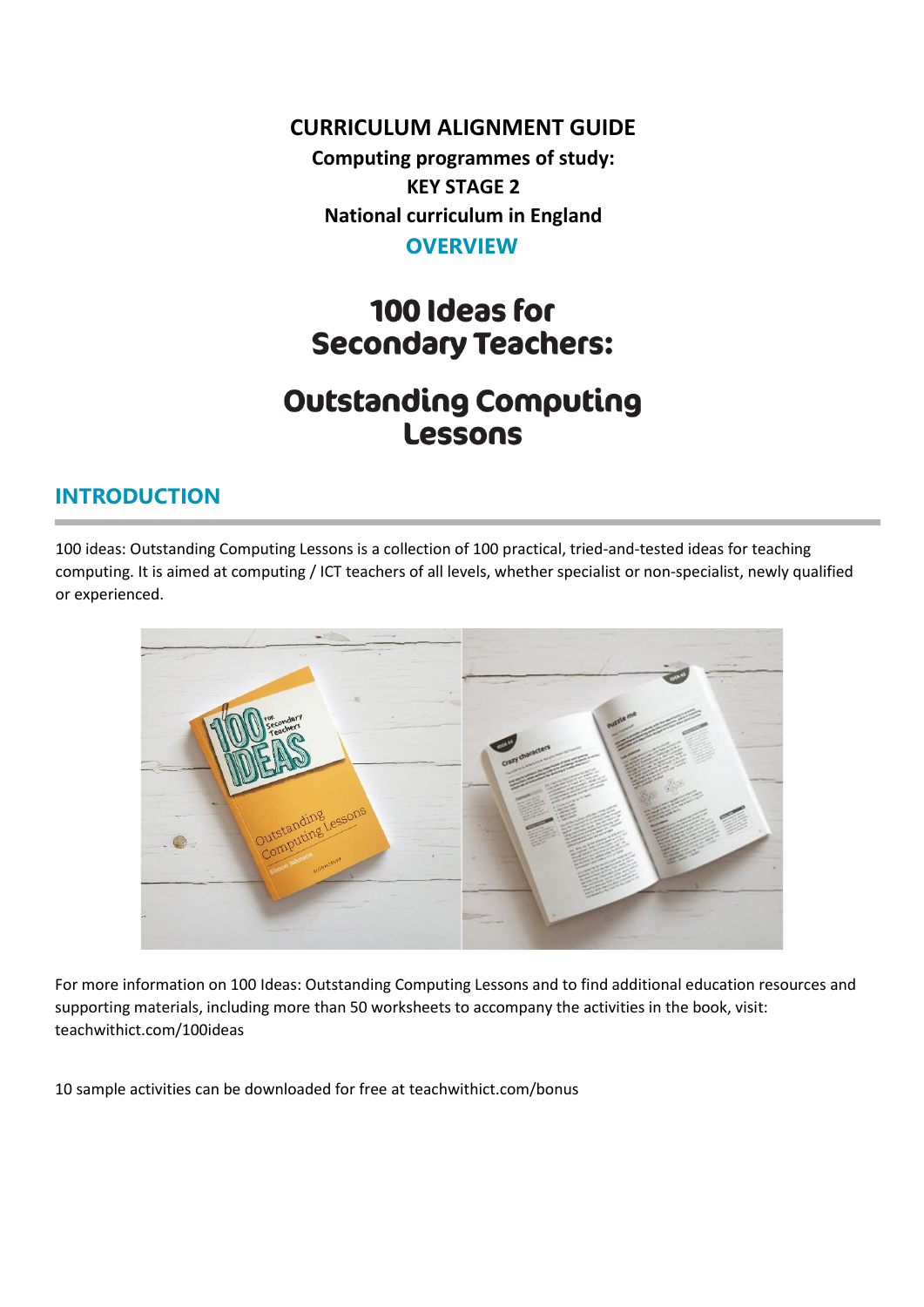#### **KEY STAGE 2**

#### **YEARS 3, 4, 5 AND 6 PROGRAMME OF STUDY**

**2.1** Design, write and debug programs that accomplish specific goals, including controlling or simulating physical systems; solve problems by decomposing them into smaller parts.

**2.2** Use sequence, selection, and repetition in programs; work with variables and various forms of input and output.

**2.3** Use logical reasoning to explain how some simple algorithms work and to detect and correct errors in algorithms and programs.

**2.4** Understand computer networks including the internet; how they can provide multiple services, such as the world wide web; and the opportunities they offer for communication and collaboration.

**2.5** Use search technologies effectively, appreciate how results are selected and ranked, and be discerning in evaluating digital content.

2.6 Select, use and combine a variety of software (including internet services) on a range of digital devices to design and create a range of programs, systems and content that accomplish given goals, including collecting, analysing, evaluating and presenting data and information.

**2.7** Use technology safely, respectfully and responsibly; recognise acceptable/unacceptable behaviour; identify a range of ways to report concerns about content and contact.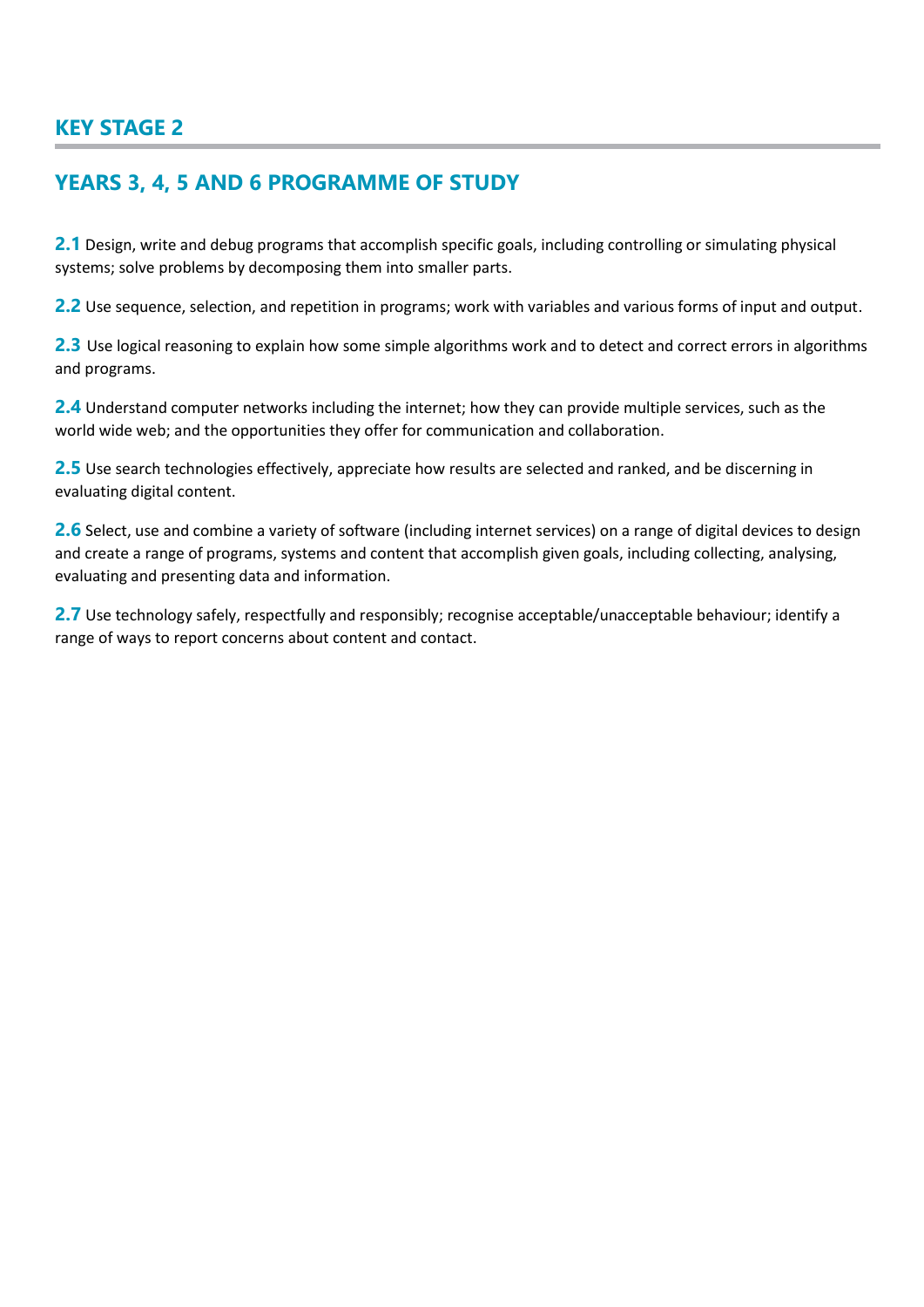#### **PART 1: PROGRAMMING STRATEGIES**

| <b>IDEA</b> | <b>DESCRIPTION</b>                                                                                                                                      | <b>STANDARDS</b> |
|-------------|---------------------------------------------------------------------------------------------------------------------------------------------------------|------------------|
| 001         | Paired programming - A research-driven coding strategy for helping<br>novice learners.                                                                  | 2.1              |
| 002         | Rubber duck debugging - A programming strategy used to help students<br>find bugs and in their code.                                                    | 2.1, 2.3         |
| 003         | Code golf - A programming strategy to help students create more efficient<br>code.                                                                      | 2.1, 2.2         |
| 004         | Game design - Using games as a hook to encourage students to learn how<br>to code.                                                                      | 2.1              |
| 005         | <b>PRIMM</b> – A research-based approach to teaching coding and for reducing<br>cognitive load.                                                         | 2.1, 2.3         |
| 006         | Parsons problems - Help students learn how to code by removing some of<br>the barriers.                                                                 | 2.1, 2.3         |
| 007         | Use-modify-create - Reduce anxiety while supporting growth with this<br>simple three-stage approach to learning to code.                                | 2.1, 2.3         |
| 008         | Hour of Code - Give your students a 'byte'-sized introduction to computer<br>science with an hour of code.                                              | 2.1, 2.2         |
| 009         | Code bug - Build resilience and reduce anxiety when teaching children to<br>code by purposely introducing 'bugs' early on in the learning process.      | 2.3              |
| 010         | Code combat - Put your students' coding skills to the test by pitting them<br>against each other in code combat!                                        | 2.1, 2.2         |
| 011         | Teaching with robots - Coding can often be difficult for students to grasp.<br>Robots can provide a simpler, more tangible introduction to programming. | 2.1, 2.2         |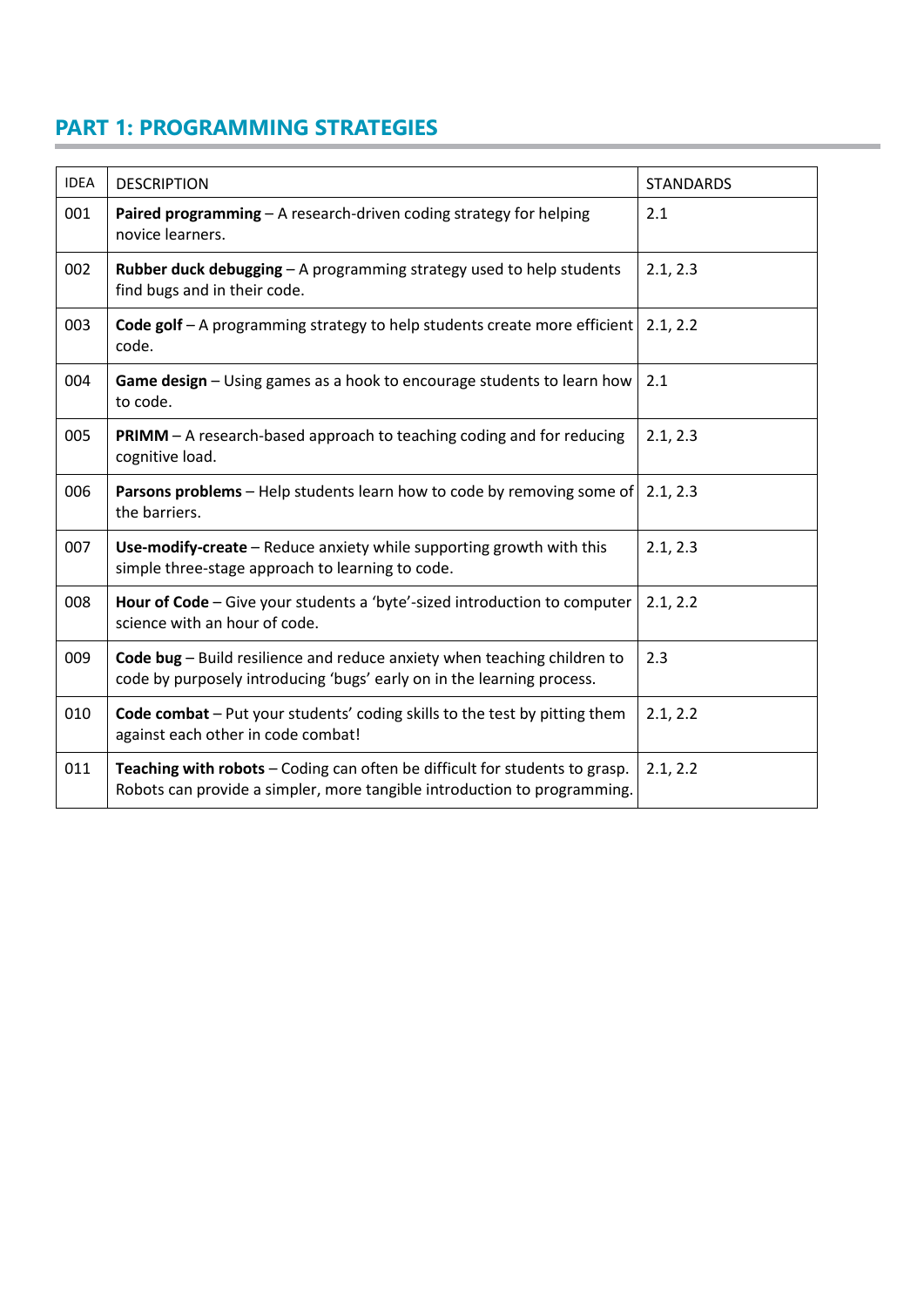### **PART 2: COMPUTING STRATEGIES**

| <b>IDEA</b> | <b>DESCRIPTION</b>                                                                                                                                                               | <b>STANDARDS</b> |
|-------------|----------------------------------------------------------------------------------------------------------------------------------------------------------------------------------|------------------|
| 012         | Take your screwdrivers to work - Students explore how computers work<br>by taking old devices apart.                                                                             |                  |
| 013         | DART your students - A strategy designed to improve students'<br>reading comprehension.                                                                                          |                  |
| 014         | <b>Contextualise learning - Explore strategies for making computing relevant</b><br>and provide 'real-life' learning experiences for students.                                   |                  |
| 015         | Go unplugged - Teaching computing without computers.                                                                                                                             |                  |
| 016         | Socratic debate - Students debate the social, ethical, and legal issues<br>surrounding the use of computers.                                                                     |                  |
| 017         | Peer instruction - A research-driven approach to teaching difficult<br>concepts that students often misunderstand.                                                               |                  |
| 018         | Game-based learning - Exploring the use of games, such as Minecraft:<br>Education Edition, to teach children how to code.                                                        |                  |
| 019         | Using QR codes - Using QR codes to teach computing theory.                                                                                                                       |                  |
| 020         | <b>Escape rooms</b> - Students must solve a series of binary puzzles to open<br>physical locks and stop a simulated 'virus attack'.                                              |                  |
| 021         | Blogs and wikis - Using blogs and wikis to teach computing theory.                                                                                                               |                  |
| 022         | Flipped learning - Reversing the traditional way of teaching to make<br>better use of classroom time.                                                                            |                  |
| 023         | Guided discovery - An inductive approach to teaching and learning where<br>students take an active role in discovering knowledge and developing<br>understanding for themselves. |                  |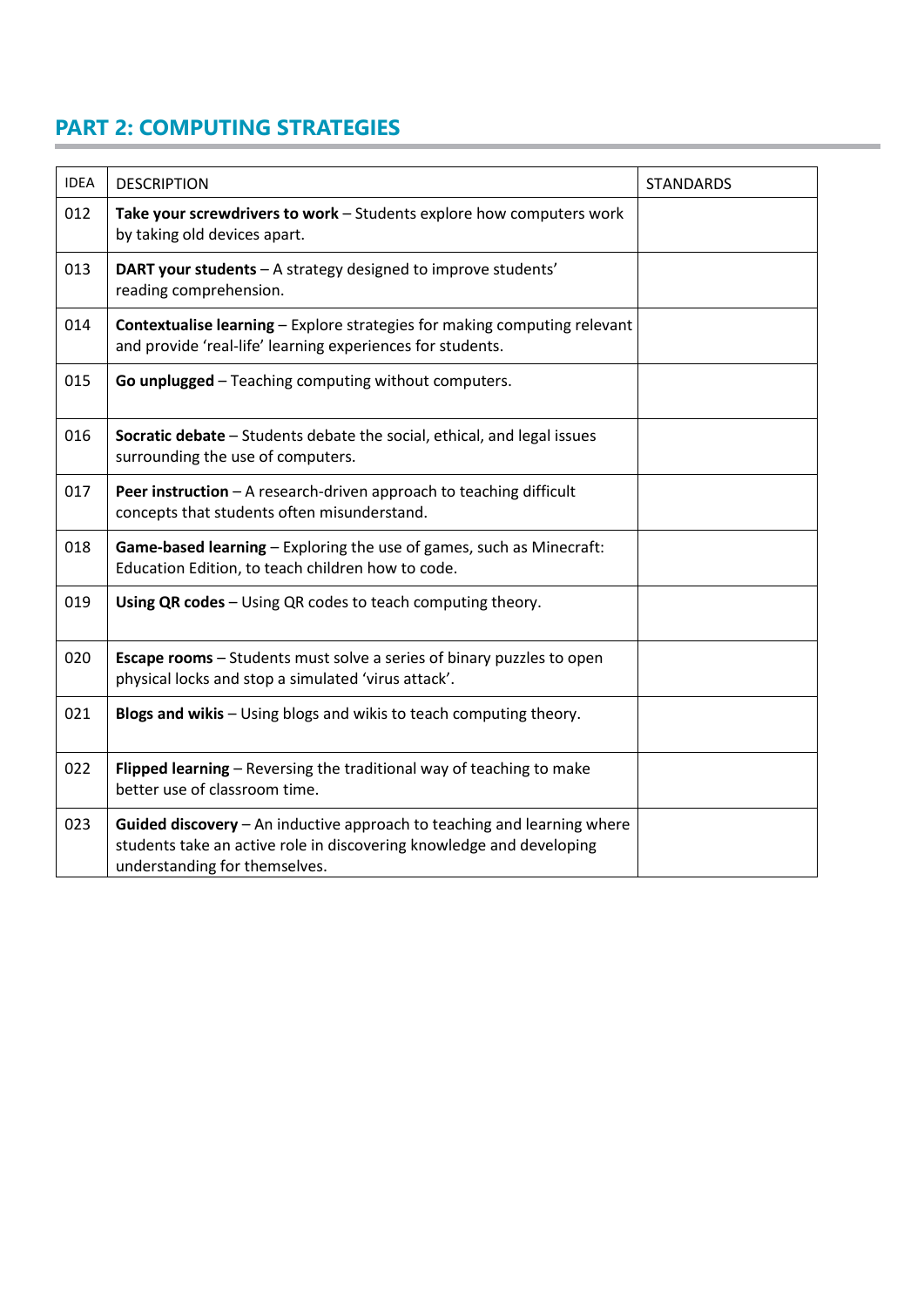## **PART 3: ICT AND DIGITAL LITERACY**

| <b>IDEA</b> | <b>DESCRIPTION</b>                                                                                                                            | <b>STANDARDS</b> |
|-------------|-----------------------------------------------------------------------------------------------------------------------------------------------|------------------|
| 024         | Fake news - Students learn how to identify 'fake news' articles before<br>creating their own fake news story.                                 | 2.7, 2.5         |
| 025         | <b>Copycat</b> $-$ A fun activity that teaches students about copyright,<br>public domain, fair use, and Creative Commons.                    | 2.7              |
| 026         | Mario Kart ™ spreadsheets - An example of how to use game-based<br>learning to teach students essential spreadsheet skills.                   | 2.6              |
| 027         | Fakebook - An 'escape room' challenge which helps students understand<br>the importance of protecting their online presence.                  | 2.7              |
| 028         | Database detectives - Students test their sleuthing skills with this<br>'whodunnit' themed database challenge.                                | 2.6              |
| 029         | Did you meme it? - Students explore the purpose and ethics of memes<br>before creating their own meme on an agreed topic.                     | 2.7              |
| 030         | Videography - Students create a YouTube-style instructional video whilst<br>also explore the importance of concise instructions (algorithms). | 2.6              |
| 031         | <b>Infographics</b> – Students create infographics about their mobile phone<br>habits.                                                        | 2.6              |
| 032         | Dragon's Den - Students work as a team to design an innovative solution<br>to a global problem.                                               | 2.6              |
| 033         | Wayback Machine - Students learn about their digital footprint and the<br>long-lasting impact of their online actions.                        | 2.7              |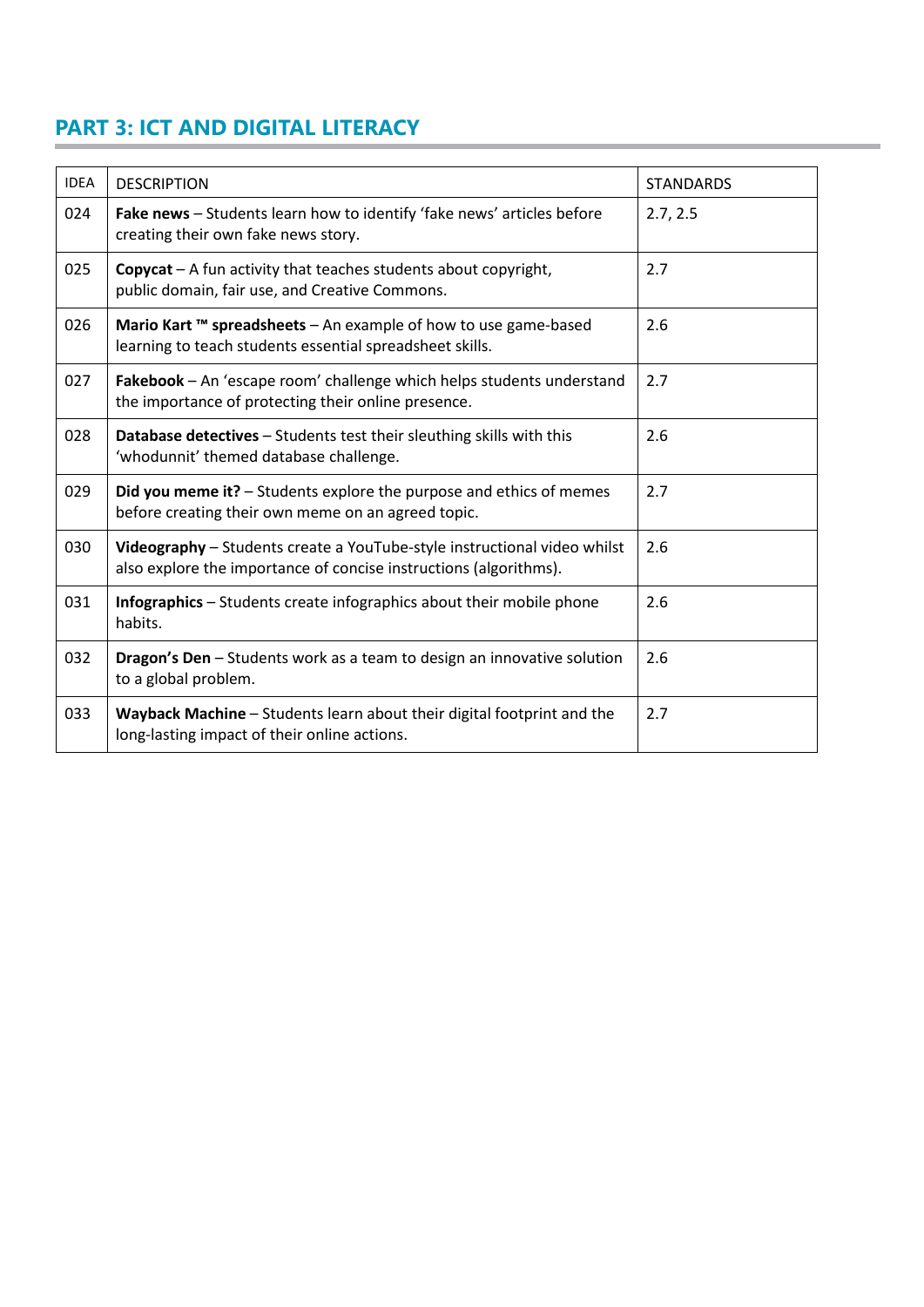## **PART 4: COMPUTING ACTIVITIES**

| <b>IDEA</b> | <b>DESCRIPTION</b>                                                                                                                                                              | <b>STANDARDS</b> |
|-------------|---------------------------------------------------------------------------------------------------------------------------------------------------------------------------------|------------------|
| 034         | What a waste – Students, working in teams, explore innovative ways to<br>reduce e-waste.                                                                                        | 2.6              |
| 035         | <b>Role reversal</b> – Students take on the role of a teacher.                                                                                                                  |                  |
| 036         | <b>Storage Top Trumps<sup>®</sup></b> - Students explore different storage devices before<br>creating a game of Top Trumps® based on what they have learned.                    |                  |
| 037         | <b>Little Man Computer</b> – Students explore 'Little Man Computer' – a<br>simulator that models the basic features of a modern computer that uses<br>Von Neumann architecture. |                  |
| 038         | <b>Features of a CPU (a lesson using DART)</b> – Students explore the main<br>features of a CPU.                                                                                |                  |
| 039         | <b>Internet of things</b> – Students design a 'smart home' that utilises the<br>internet of things.                                                                             |                  |
| 040         | The great input/output QR hunt $-$ Students complete a QR hunt to<br>discover facts about different input and output devices.                                                   |                  |
| 041         | Moral machine - Students explore the ethics behind creating AI for self-<br>driving vehicles.                                                                                   |                  |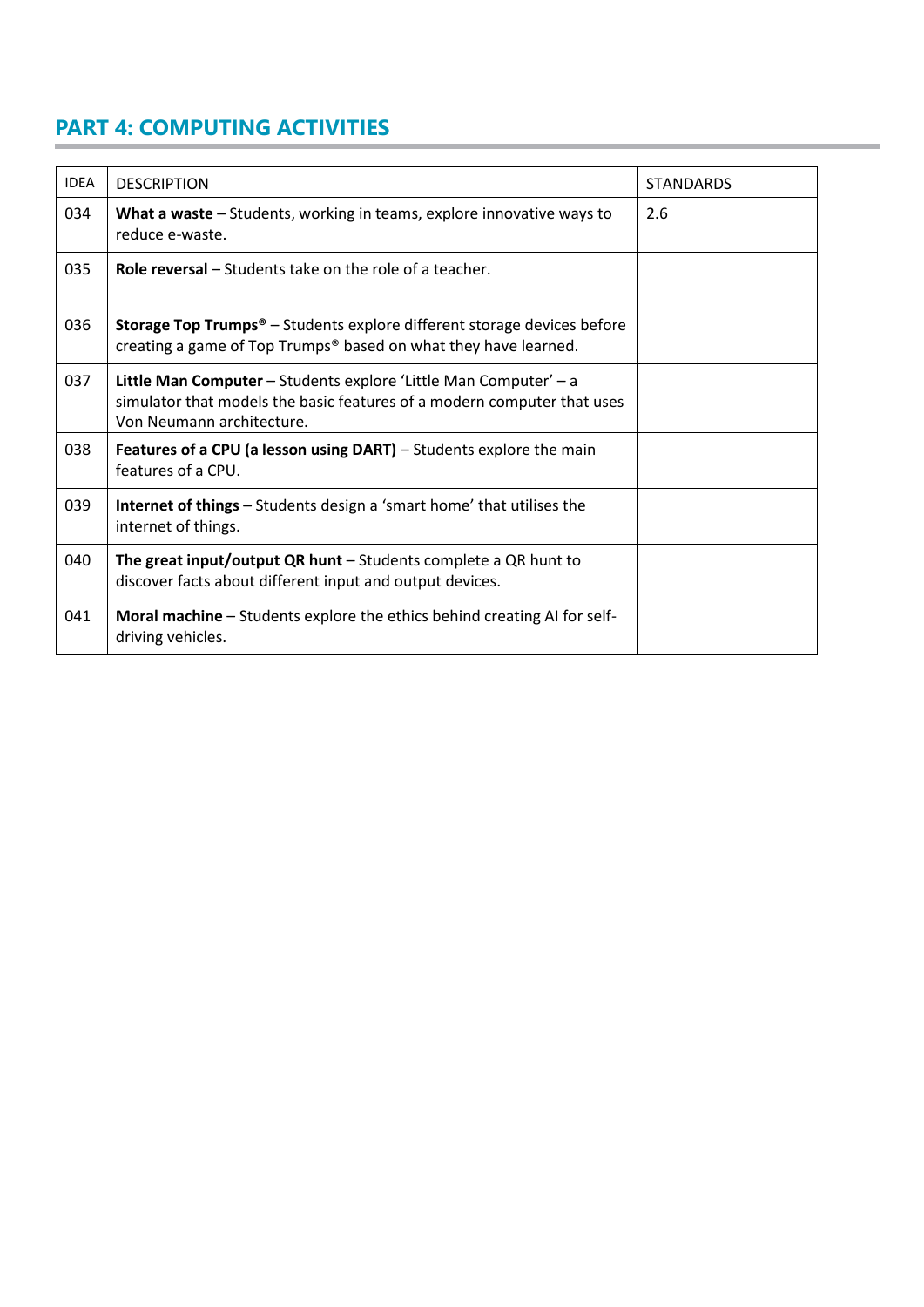#### **PART 5: COMPUTATIONAL THINKING**

| <b>IDEA</b> | <b>DESCRIPTION</b>                                                                                                                                           | <b>STANDARDS</b> |
|-------------|--------------------------------------------------------------------------------------------------------------------------------------------------------------|------------------|
| 042         | Making the tea algorithm - Students explore the importance of creating<br>precise instructions by creating an algorithm for making a cup of tea /<br>coffee. | 2.1, 2.3         |
| 043         | Teaching with magic - Using magic to teach computational thinking skills.                                                                                    | 2.1, 2.3         |
| 044         | Crazy characters - Students write an algorithm for drawing a monster.                                                                                        | 2.1, 2.3         |
| 045         | <b>Puzzle me</b> - Using puzzles to practise computational thinking skills<br>(decomposition, pattern-matching, abstraction and algorithm design).           | 2.1, 2.3         |
| 046         | Human robot - Exploring algorithms through physical activities such as<br>movement and dance.                                                                | 2.1, 2.3         |
| 047         | A-maze-ing algorithms - Students explore the importance of clear and<br>precise instructions by writing algorithms to solve a simple maze.                   | 2.1, 2.3         |
| 048         | 20 questions - Students explore the efficiency of different<br>search algorithms by playing a game of '20 questions'.                                        |                  |
| 049         | Breaking the code - Students develop their problem-solving skills with a<br>series of code-breaking challenges.                                              |                  |
| 050         | Origami algorithms - Students write algorithms for folding a paper<br>aeroplane or origami animal.                                                           | 2.1, 2.3         |
| 051         | Guess the object - Getting students to model, draw or mime a variety of<br>different objects can help them to understand the concept of abstraction.         | 2.3              |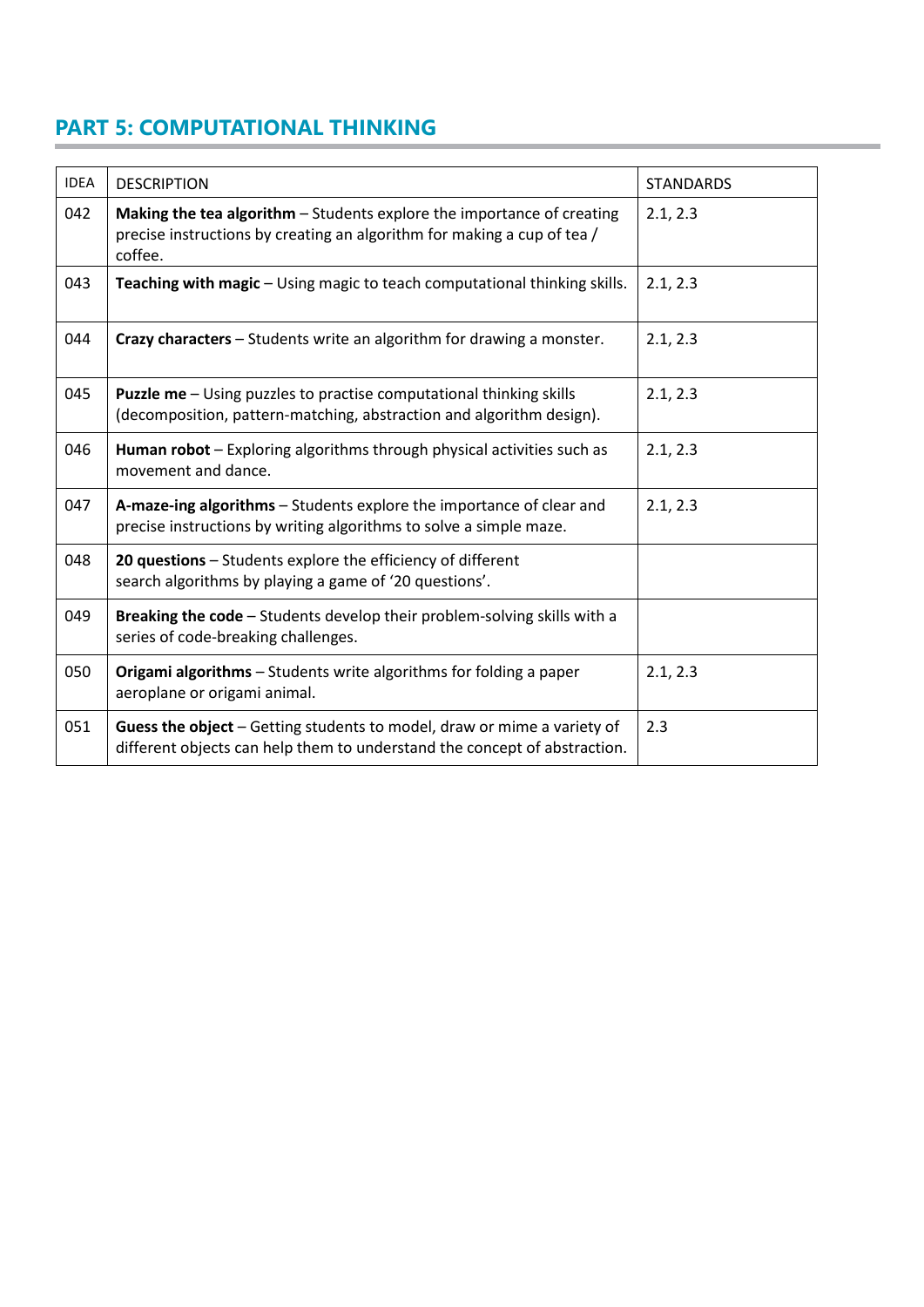## **PART 6: UNPLUGGED ACTIVITIES**

| <b>IDEA</b> | <b>DESCRIPTION</b>                                                                                                                                                                        | <b>STANDARDS</b> |
|-------------|-------------------------------------------------------------------------------------------------------------------------------------------------------------------------------------------|------------------|
| 052         | Image compression - Students learn about lossless compression without<br>the use of a computer.                                                                                           |                  |
| 053         | Bubble sort dance algorithm - Students learn how a bubble sort<br>algorithm works is via the medium of Hungarian folk dance!                                                              |                  |
| 054         | World Wide Web unplugged - Students role-play what happens when a<br>user enters an address in a web browser.                                                                             | 2.4              |
| 055         | Intelligent piece of paper (AI) - Exploring artificial intelligence (AI) with a<br>game of Tic-Tac-Toe.                                                                                   | 2.1              |
| 056         | Envelope variables - Demonstrate a simple program that uses variables<br>and assignment by running them on a computer made entirely out of<br>students.                                   | 2.2              |
| 057         | Card sort - Students explore three common sorting algorithms (bubble,<br>merge, and insertion) by sorting playing cards.                                                                  |                  |
| 058         | Binary representation of images (unplugged) – Students explore how a<br>computer represents images using binary.                                                                          |                  |
| 059         | How computers work - Students take on the role of various parts of a<br>computer and simulate the running of a simple program.                                                            |                  |
| 060         | Memory unplugged - Students explore how data is transferred between<br>different storage locations inside a computer, such as RAM, cache<br>memory, secondary storage and virtual memory. |                  |
| 061         | Network topologies - Using string and various other household objects,<br>students simulate the three most common network topologies.                                                     | 2.4              |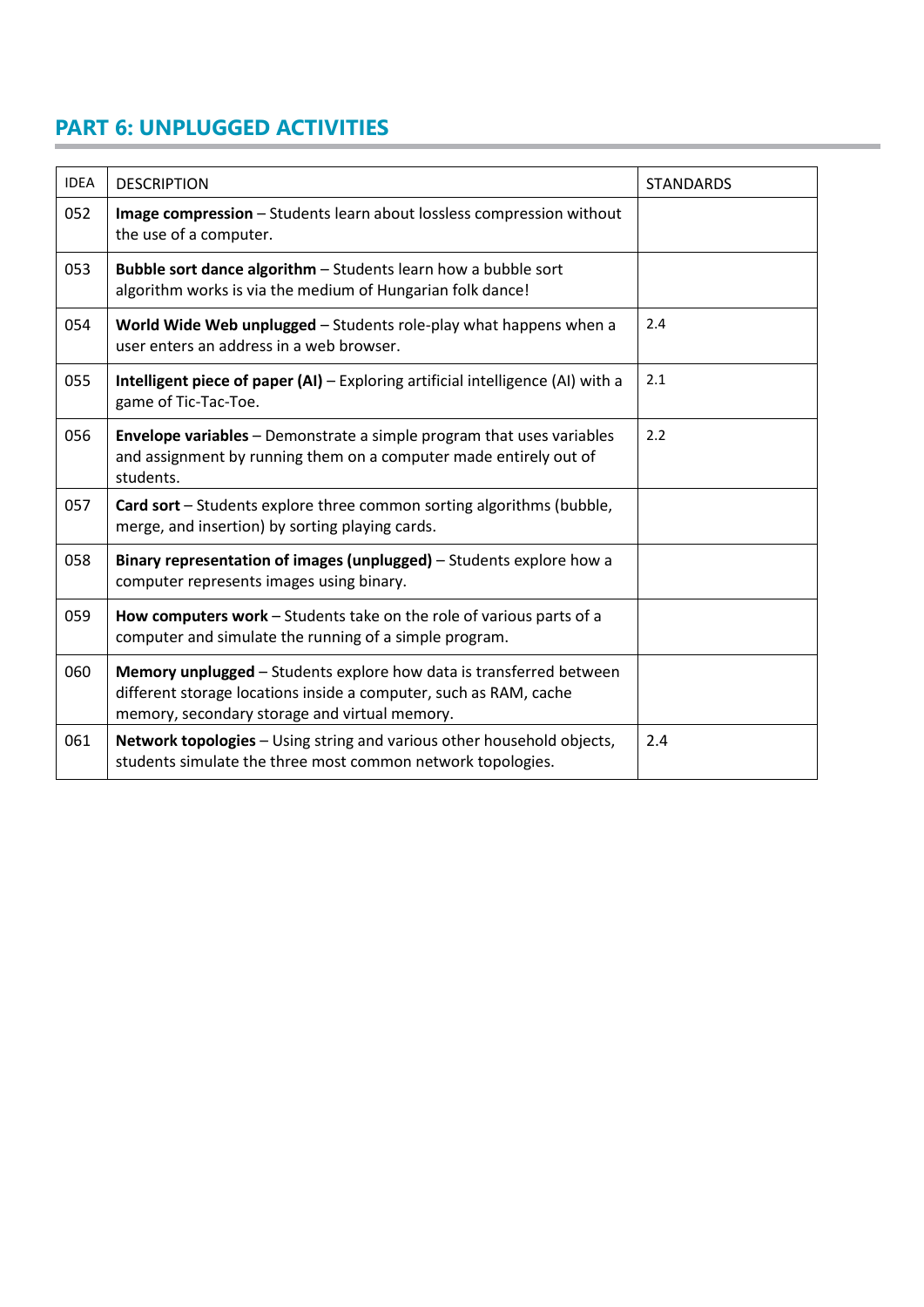## **PART 7: DATA REPRESENTATION**

| <b>IDEA</b> | <b>DESCRIPTION</b>                                                                                                                            | <b>STANDARDS</b> |
|-------------|-----------------------------------------------------------------------------------------------------------------------------------------------|------------------|
| 062         | Binary addition - Students learn how to add two numbers using binary.                                                                         |                  |
| 063         | <b>Binary numbers</b> – Students learn about binary.                                                                                          |                  |
| 064         | <b>Binary representation of images</b> – Students explore how a computer<br>represents images using binary.                                   |                  |
| 065         | Binary representation of sound – Students explore how a computer<br>represents sound using binary.                                            |                  |
| 066         | Binary bingo - A fun strategy to test students' understanding of binary<br>representation of numbers.                                         |                  |
| 067         | It's all about hex $-$ Students learn about the hex numbering system.                                                                         |                  |
| 068         | ASCII 'secret' agent - Students explore how a computer represents text<br>using binary by solving (and creating) as series of coded messages. |                  |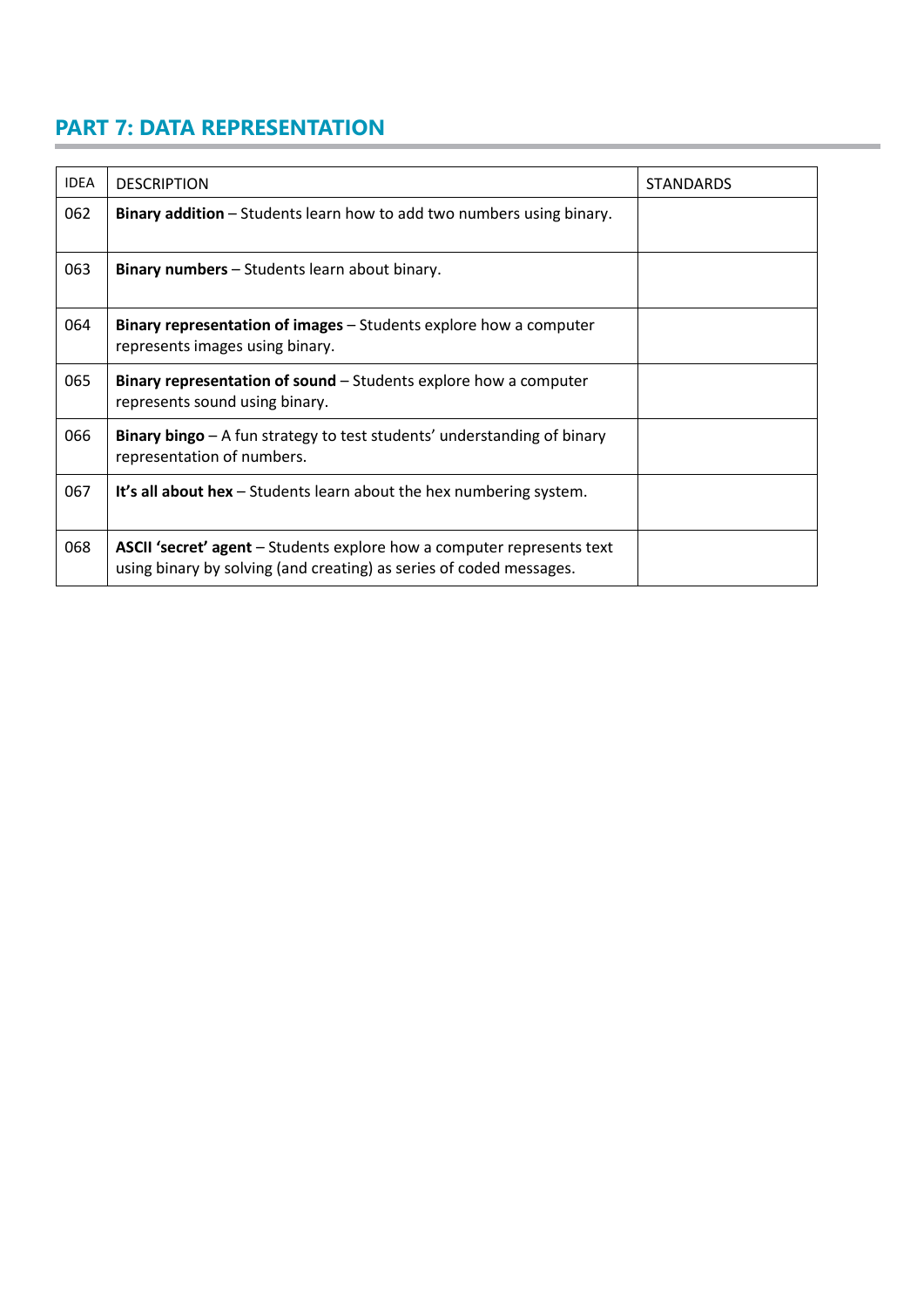### **PART 8: EXAM PREPARATION**

| <b>IDEA</b> | <b>DESCRIPTION</b>                                                                                                        | <b>STANDARDS</b> |
|-------------|---------------------------------------------------------------------------------------------------------------------------|------------------|
| 069         | Padlet - Using online curation tools, such as Padlet, to collating resources<br>in preparation for exams.                 | 2.6              |
| 070         | Round-robin revision - Make revision fun and engaging with a series of<br>mini games.                                     |                  |
| 071         | Revision podcasts - Create revision resources that students can listen to<br>anytime, anywhere!                           | 2.6              |
| 072         | PEE (point, evidence, explain) - A simple strategy to help improve<br>the quality of written answers to exam questions.   |                  |
| 073         | PechaKucha - A great way to encourage students to be more<br>concise and a little more creative with their presentations. | 2.6              |
| 074         | Sketch-noting - A great way to empower students and allow them<br>to synthesise information visually.                     | 2.6              |
| 075         | <b>Command word bingo</b> $-$ A simple starter activity that will pay dividends at<br>exam time!                          |                  |
| 076         | BUG hunt - A technique for helping students understand thoroughly what<br>is expected of them during exams.               |                  |
| 077         | <b>Tweet IT</b> $-A$ fun revision strategy that will help students to remember key<br>information.                        |                  |
| 078         | <b>Revision speed dating - A fun and engaging activity that gets students</b><br>talking.                                 |                  |
| 079         | Match IT – Make revision engaging and memorable by turning it into a<br>game!                                             |                  |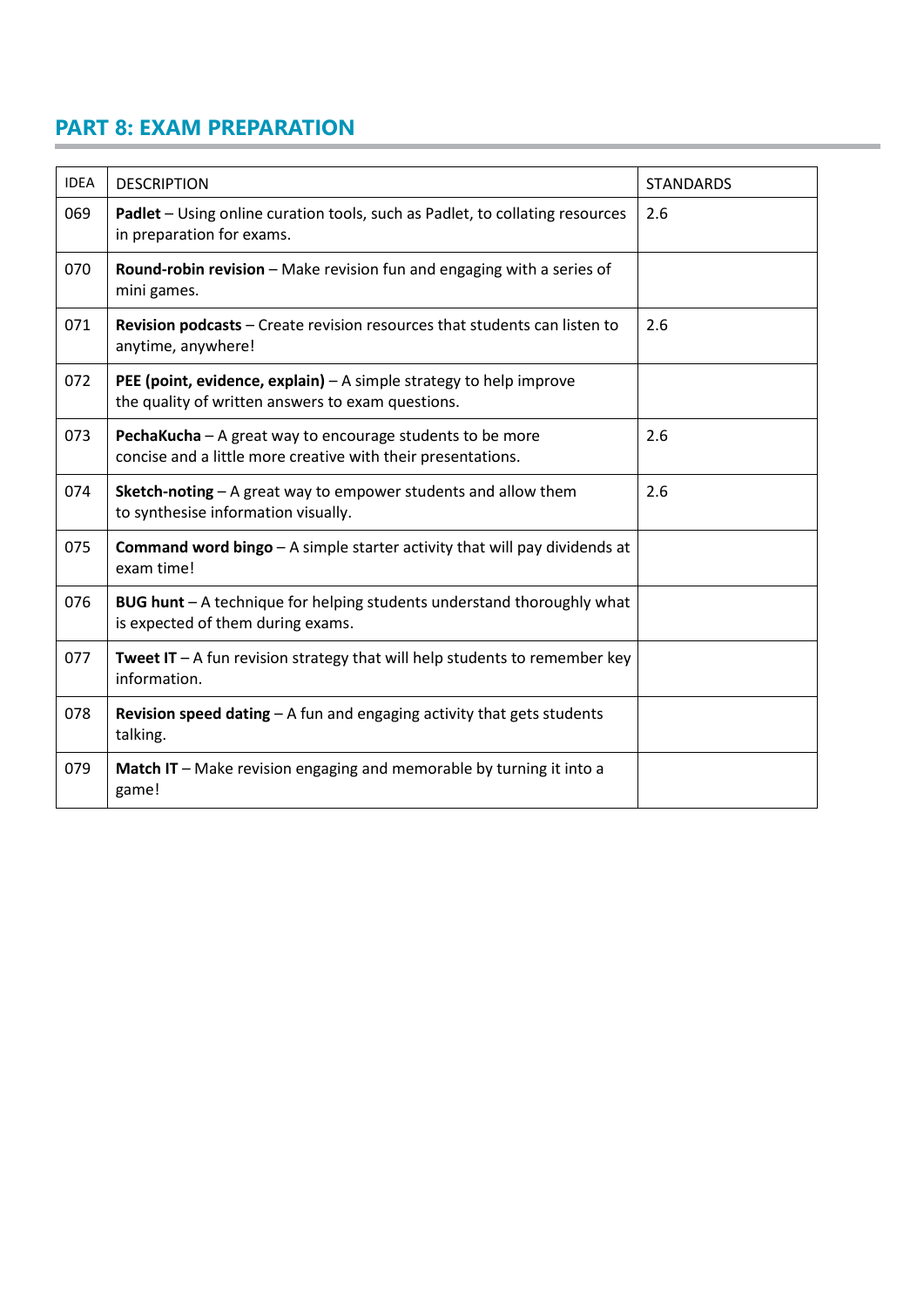#### **PART 9: PROGRAMMING ACTIVITIES**

| <b>IDEA</b> | <b>DESCRIPTION</b>                                                                                                         | <b>STANDARDS</b> |
|-------------|----------------------------------------------------------------------------------------------------------------------------|------------------|
| 080         | <b>Magic 8-ball</b> <sup>®</sup> - Students create a Magic 8-ball <sup>®</sup> game using python.                          |                  |
| 081         | Shakespearean insult generator $-$ A fun way to introduce lists and file-<br>handling in python.                           |                  |
| 082         | Chatting robot - Students learn how to create a 'rule-based' chat bot<br>using python.                                     |                  |
| 083         | Just dance $-$ A lesson which uses dance as a medium for introducing key<br>programming concepts to children.              | 2.1, 2.2, 2.3    |
| 084         | Adventures in text - Students learn how to create an 80s-style text<br>adventure game in python.                           |                  |
| 085         | <b>Mad Libs<sup>®</sup></b> – Students code the popular phrasal template word game in<br>python.                           |                  |
| 086         | Sorting Hat - Students create a Harry Potter-style sorting hat in python.                                                  |                  |
| 087         | Turtle power (a lesson using PRIMM) - Students learn how to create<br>regular polygons using the turtle library in python. | 2.1, 2.2, 2.3    |
| 088         | Guess my number - A fun programming challenge which teaches concepts<br>such as variables, data types and selection.       |                  |
| 089         | Mind-reading algorithm - Students learn how to create a mind-reading<br>game in python.                                    |                  |
| 090         | Cat and mouse - A simple cat and mouse game using Scratch.                                                                 | 2.1, 2.2, 2.3    |
| 091         | <b>Reaction timer</b> – Students create a simple reaction timer using python.                                              |                  |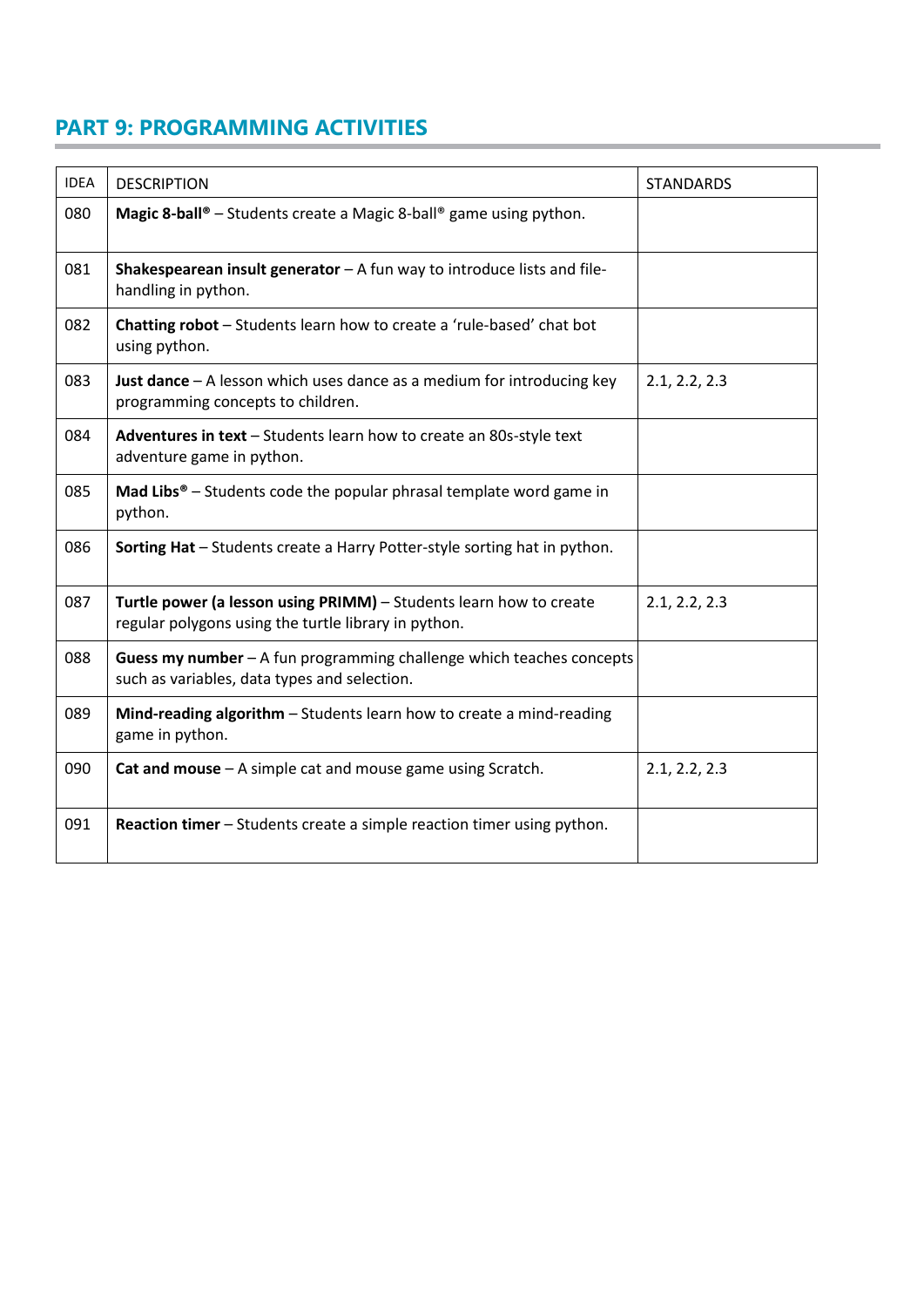#### **PART 10: COMPUTING AND STEAM**

| <b>IDEA</b> | <b>DESCRIPTION</b>                                                                                                      | <b>STANDARDS</b> |
|-------------|-------------------------------------------------------------------------------------------------------------------------|------------------|
| 092         | Art attack - Using art as a creative medium for exploring complex<br>concepts in computing.                             |                  |
| 093         | Lights, camera, action - Students learn how to create light art using slow<br>shutter speed photography and code.       | 2.1, 2.2, 2.6    |
| 094         | Making music - Students learn how to create music with code.                                                            | 2.1, 2.2, 2.3    |
| 095         | <b>Coding probability</b> - Students explore probability, including relative<br>frequency, with code.                   |                  |
| 096         | <b>Physical computing – Exploring how to teach coding using physical</b><br>devices.                                    | 2.1, 2.2, 2.3    |
| 097         | Turtle snowflakes - Students learn how to code snowflakes using the<br>turtle library in python.                        | 2.1, 2.2, 2.3    |
| 098         | Coding the weather - Students learn how to manipulate 'real' weather<br>data using python and OpenWeather data.         |                  |
| 099         | Rubbish robots - Students are challenged to build a robot using general<br>household objects and electronic components. | 2.1, 2.2, 2.3    |
| 100         | Color splash - Students learn how to create colour splash images using a<br>free online image editor.                   | 2.6              |